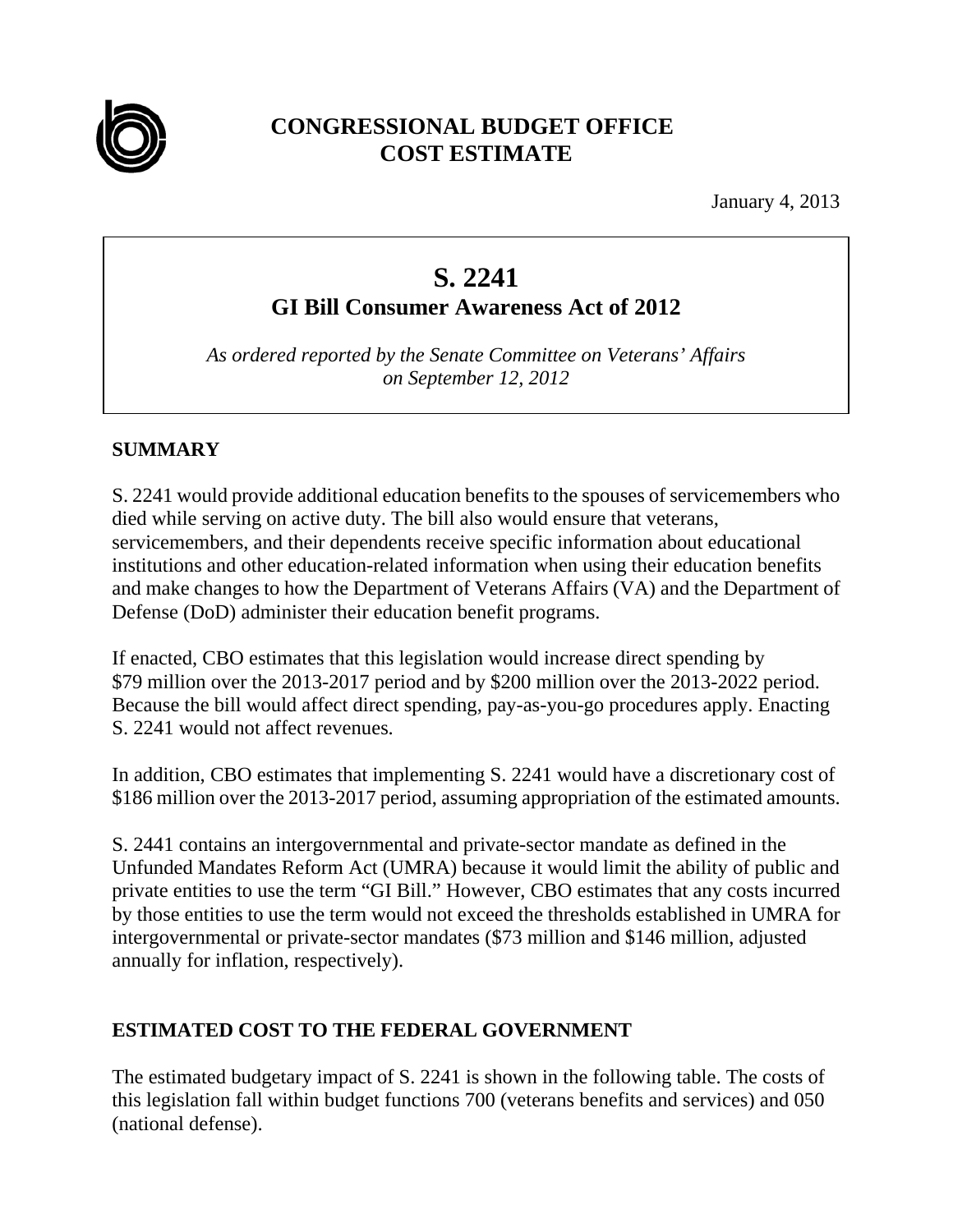### By Fiscal Year, in Millions of Dollars 2013 2014 2015 2016 2017 2013- 2017 **CHANGES IN DIRECT SPENDINGa** Estimated Budget Authority **0** 17 18 20 24 79 Estimated Outlays 0 17 18 20 24 79 **CHANGES IN SPENDING SUBJECT TO APPROPRIATION**  Protections for Veterans Estimated Authorization Level  $43 \t 44 \t 44 \t 60$ Estimated Outlays 31 12 6 6 4 60 Approval of Programs of Education Estimated Authorization Level 5 12 13 13 14 57 Estimated Outlays **12** 13 13 14 57 Information for Veterans Estimated Authorization Level 5 11 11 11 11 49 Estimated Outlays 5 11 11 11 11 49 Fry Scholarship for Spouses Estimated Authorization Level 9 \* \* \* \* \* 10 Estimated Outlays  $\begin{array}{ccccccccc}\n7 & 2 & 1 & 1 & * & 10\n\end{array}$ Educational and Vocational Counseling **Outreach** Estimated Authorization Level 2 1 1 1 1 6 Estimated Outlays 2 1 1 1 1 1 6 Assessments and Reports Estimated Authorization Level  $1 \t 1 \t 1 \t 1 \t 1$ Estimated Outlays 1 1 1 1 1 1 4 Total Changes Estimated Authorization Level 65 29 30 30 31 186

#### **ESTIMATED BUDGETARY EFFECTS OF S. 2241, THE GI BILL CONSUMER AWARENESS ACT OF 2012**

Notes: Columns may not sum to totals because of rounding.

 $* =$  less than \$500,000.

a. In addition to the direct spending effects shown here, enacting S. 2241 would have additional effects on direct spending beyond 2017 (see the Statutory Pay-As-You-Go table). CBO estimates that direct spending would increase by \$200 million over the 2013-2022 period.

Estimated Outlays 55 39 33 33 31 186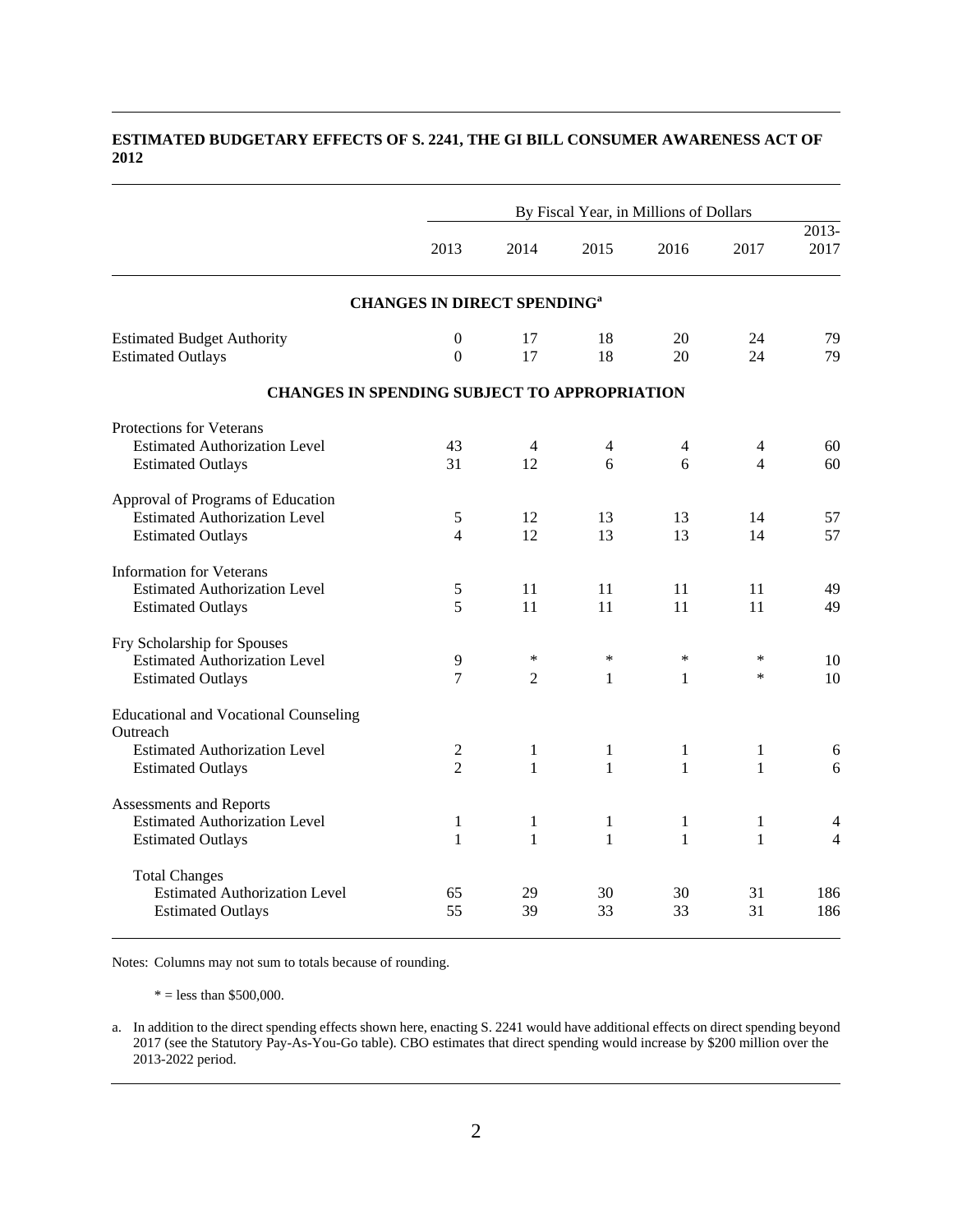#### **BASIS OF ESTIMATE**

For the purposes of this estimate, CBO assumes that the legislation will be enacted near the beginning of calendar year 2013, that the necessary amounts will be appropriated each year, and that outlays will follow historical spending patterns for similar and existing programs.

#### **Direct Spending**

Under current law, when servicemembers die in the line of duty while serving in an active-duty status, certain children (under 26 years of age) of those servicemembers become entitled to education benefits under both the Marine Gunnery Sergeant John David Fry Scholarship (Fry Scholarship) and the Survivors' and Dependents' Education Assistance Program (DEAP). However, surviving spouses become entitled to education benefits under the DEAP only. If enacted, section 17 of S. 2241 would expand the eligibility criteria of the Fry Scholarship to include spouses. The Fry Scholarship entitles qualifying recipients to education benefits under the Post-9/11 GI Bill. Those benefits include the payment of in-state tuition and fees for beneficiaries attending public schools, a monthly housing allowance, and a stipend to pay for books and supplies. DEAP currently provides education benefits to qualifying recipients at a maximum rate—for full-time students—of \$987 per month.

Based on information from VA and DoD, CBO estimates that, if enacted, approximately 1,800 spouses per year would elect to receive education benefits under the Fry Scholarship rather than the DEAP. Each of those spouses would receive, on average, about \$15,200 in Fry Scholarship benefits in 2014 and, after cost of living increases, about \$21,000 in 2022, CBO estimates. Under the DEAP, we estimate that each of those spouses would have received about \$4,900 in benefits in 2014 and, after cost of living increases, about \$5,800 in benefits in 2022. On net, CBO estimates this change in eligibility would increase direct spending by \$200 million over the 2013-2022 period. In addition, implementing this section would increase discretionary costs. Those costs are discussed in the "Spending Subject to Appropriation" section of the estimate.

#### **Spending Subject to Appropriation**

S. 2241 contains multiple provisions that would increase the availability of information related to educational institutions and student outcomes for veterans, servicemembers, and dependents using, or planning to use, veterans' education benefits. The bill also would modify how VA and DoD administer their education benefit programs. If implemented, CBO estimates that the bill would have a discretionary cost of \$186 million over the 2013-2017 period, assuming appropriation of the estimated amounts.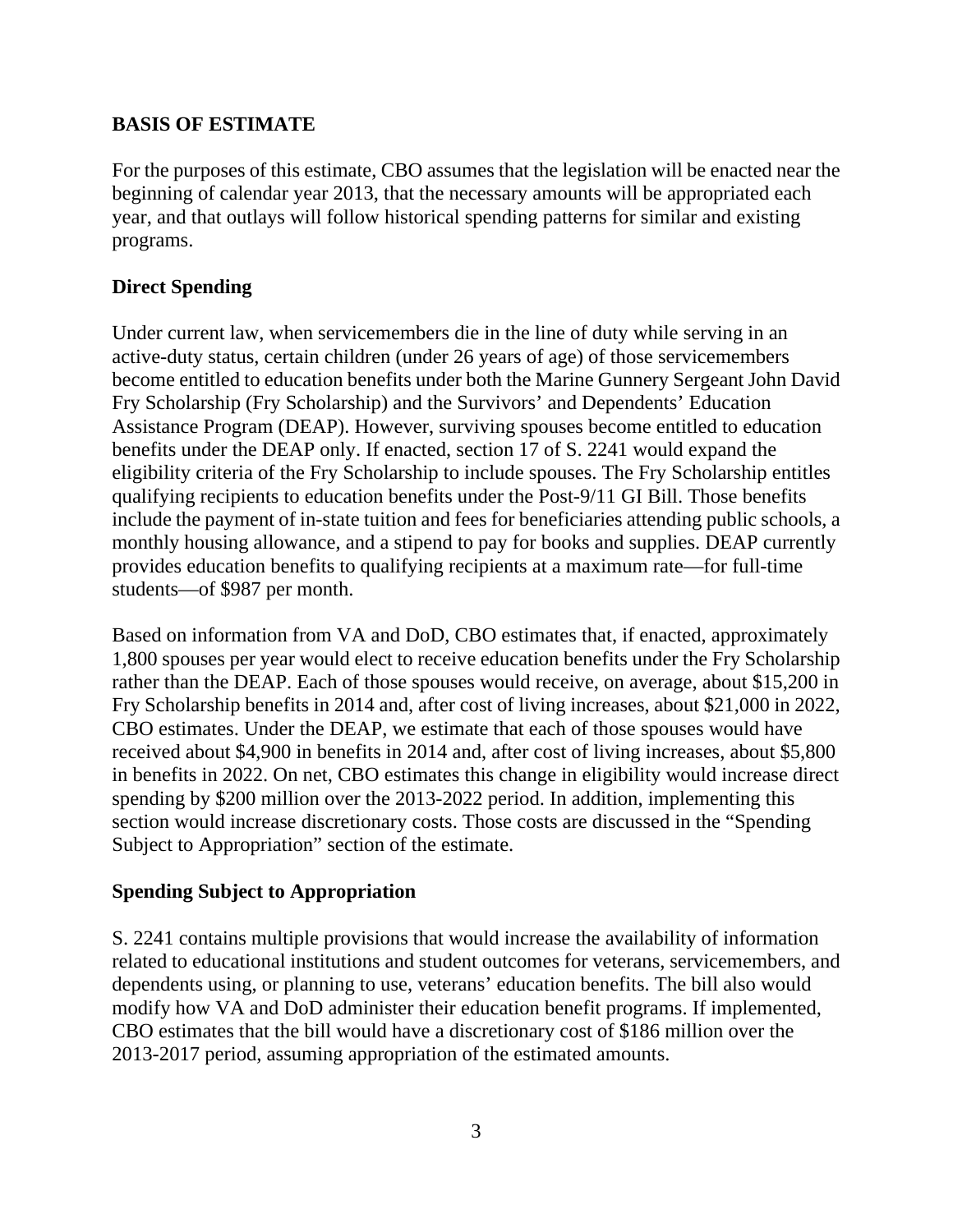**Protections for Veterans.** Several provisions of S. 2241 would require VA and DoD to establish and implement policies intended to protect veterans and servicemembers who are using, or are planning to use, education benefits. Collectively, CBO estimates that those efforts would cost \$60 million over the 2013-2017 period.

*Compliance Reviews.* VA conducts compliance reviews on about one-third of all approved educational institutions each year. Those reviews are used to ensure that educational institutions abide by the laws and policies that govern the use of veterans' education benefits. Section 7 would require VA to conduct additional compliance reviews when an approved institution experiences a variety of conditions, such as rapid increases in enrollment or dropout rates, student loan default rates, or complaints.

Based on information from VA, CBO estimates that implementing this provision would affect the timing of when surveys are conducted but would not affect the total number of surveys conducted in any given year. VA would, however, need to modify its existing information technology (IT) systems to monitor and collect the necessary data to identify when compliance surveys must occur. Modifying those IT systems would cost \$44 million over the 2013-2017 period, CBO estimates.

*Working Group.* Section 5 would require VA and DoD to establish a working group to develop policies that would curb the aggressive recruitment of veterans and servicemembers who are targeted specifically for their education benefits. The section also would require VA and DoD to seek feedback from veterans and servicemembers on the education benefits they have received and on the programs of education in which they were enrolled. Based on information from VA, CBO estimates that it would cost \$10 million over the 2013-2017 period to hire 10 full-time personnel to establish and support the efforts of the working group.

*Complaint Tracking System.* As directed by Executive Order 13607, VA is currently establishing a centralized system that will allow veterans, servicemembers, and dependents to file complaints against educational institutions for alleged acts of fraud and abuse. Section 10 would codify those efforts and impose additional requirements on how VA collects, tracks, and shares those complaints with other agencies. The section also would require VA to develop and implement an outreach program to inform veterans, servicemembers, and dependents of this complaint tracking system. Based on information from VA, CBO estimates that it would cost \$6 million over the 2013-2017 period to develop and carry out an outreach program and to implement the additional measures that exceed VA's current efforts.

*Audits.* Section 6 would require state approving agencies (SAAs) to conduct periodic and unannounced audits of educational institutions to detect misrepresentations, fraud, waste, and abuse. SAAs are staffed with state employees who are paid with federal funds to assist VA in ensuring that educational institutions comply with all federal requirements. Under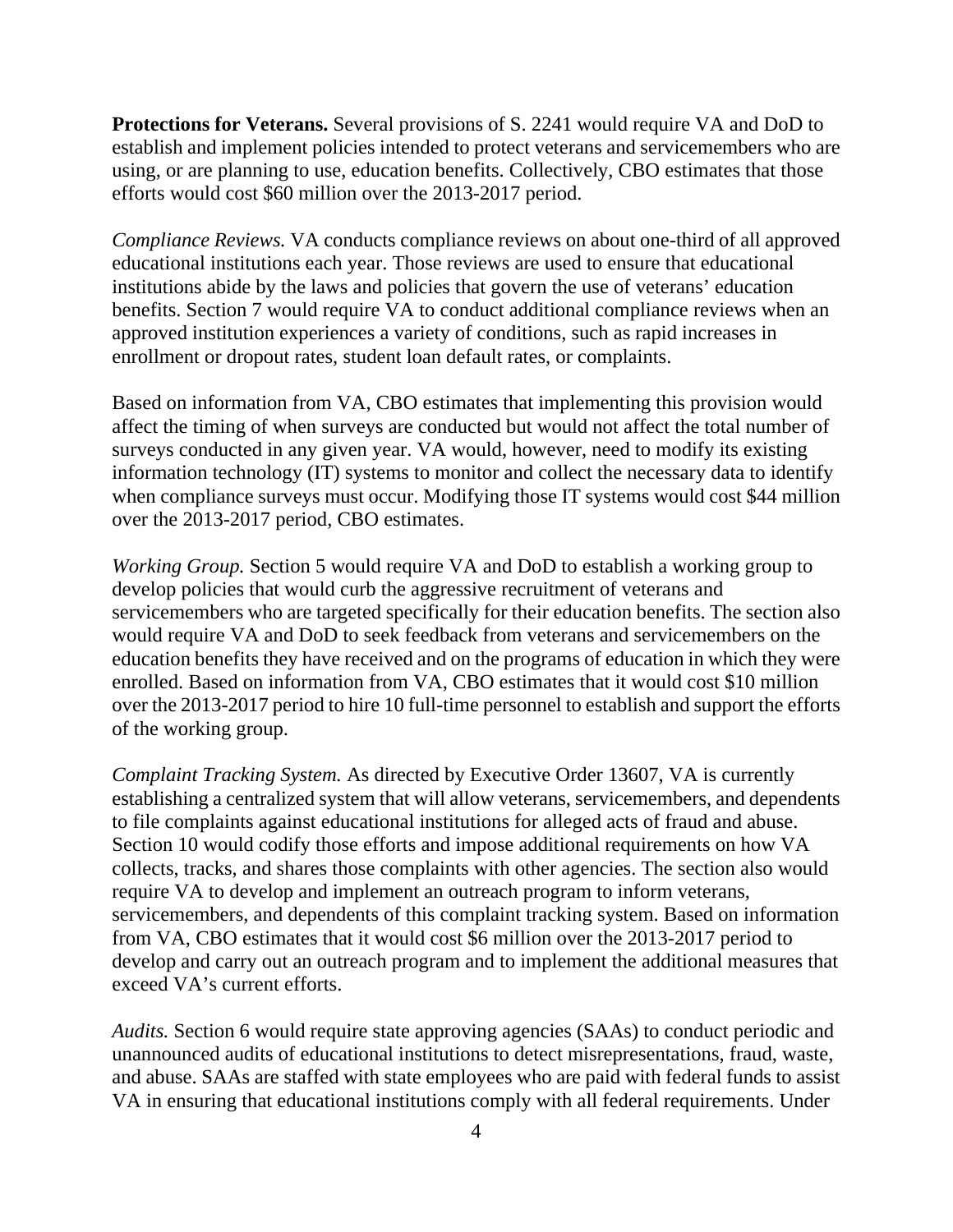current law, SAAs already conduct site visits to institutions that would be affected by this provision. Thus, CBO estimates that any costs associated with implementing this provision would be insignificant over the 2012-2016 period.

*Prohibiting the Unauthorized Use of the Terms GI Bill and Post-9/11 GI Bill.* Section 16 would prohibit, without written permission of VA, the use of the terms "GI Bill" and "Post-9/11 GI Bill" in any activity that would imply that such activity is endorsed by VA. The section also would place the responsibility of enforcing this provision with DOJ. Based on information from DOJ (and because VA has already registered the term "GI Bill" with the U.S. Patent and Trademark Office), CBO estimates that any costs associated with enforcing this provision would be insignificant over the 2013-2017 period.

**Approval of Programs of Education.** Section 4 would impose additional requirements on education programs for which veterans, servicemembers, or dependents may use their education benefits. For example, programs that lead to an associate's degree or higher could only be approved if they were offered by educational institutions that have entered into, and are complying with, program participation agreements with the Department of Education. The section also would establish additional requirements for the approval of programs that do not lead to a degree.

Based on information from VA and DoD, CBO estimates that about 140 additional full-time employees and modifications to existing IT systems would be required to ensure that only programs that comply with the additional approval requirements would be approved. CBO estimates that hiring those employees and modifying existing IT systems would cost \$57 million over the 2013-2017 period.

**Information for Veterans.** Sections 2, 3, and 11 would increase the availability of information related to educational institutions and student outcomes for veterans, servicemembers, and dependents using, or planning to use, the education benefits to which they are entitled.

In order to become an approved educational institution, section 3 would require those institutions to provide VA with specific information about the programs of education that they offer and the outcomes of students who have completed or participated in those programs. Under this section, educational institutions at which more than 20 students are using VA or DoD education benefits also would be required to provide academic and student support services to those students and employ at least one person knowledgeable about VA and DoD benefits.

Sections 2 and 11 would require VA to make available to veterans, servicemembers, and dependents information it receives under section 3, an explanation of the types of accreditation available to educational institutions, an overview of federal financial aid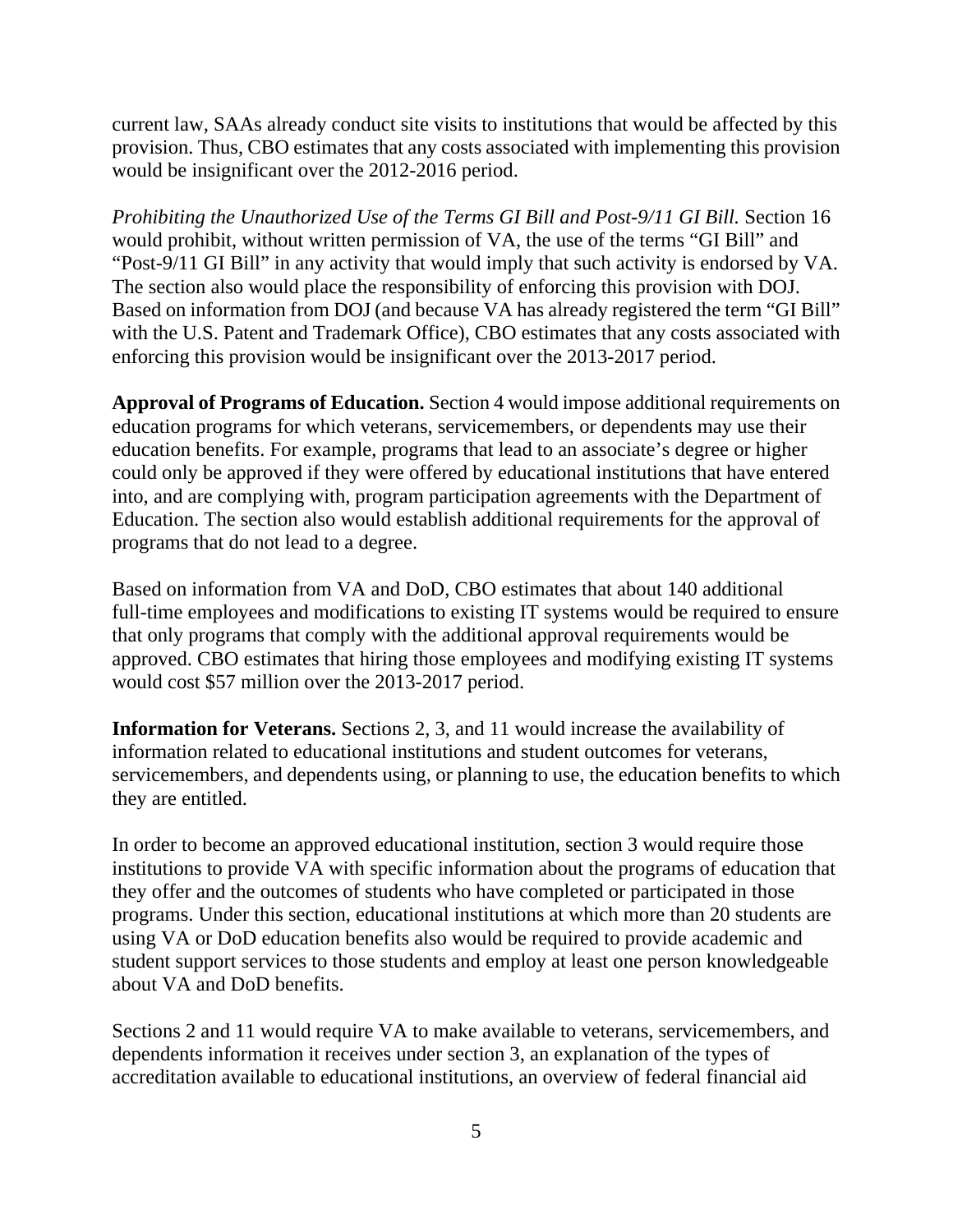programs, and information about the policies that schools use to help veterans and servicemembers succeed in an educational environment.

Based on information from VA, CBO estimates that VA would have to hire about 110 additional full-time employees and develop IT systems to assemble the information as outlined in sections 2, 3, and 11 and then make that information available to those who are using, or planning to use, their education benefits. CBO estimates that hiring those employees and developing and maintaining the IT systems would cost \$49 million over the 2013-2017 period.

**Fry Scholarship for Spouses.** Section 17 would expand eligibility for the Fry Scholarship to include the spouses of servicemembers who died on active duty. Based on information from VA, CBO estimates that VA would need to make modifications to its claims processing systems to help manage that change. Modifying those systems would cost \$10 million over the 2013-2017 period, CBO estimates. Benefits payments to scholarship recipients are paid from a mandatory account and are discussed in the "Direct Spending" section of the estimate.

**Educational and Vocational Counseling Outreach.** Section 9 would require VA to develop and implement an outreach program to inform veterans about the counseling services to which they are entitled. VA also would be required to submit to the Congress a report on the counseling services provided to veterans in fiscal years 2010-2012 and the results of the satisfaction surveys taken by those veterans. Based on information from VA, CBO estimates that it would cost about \$6 million over the 2013-2017 period to conduct the outreach and assemble the satisfaction survey data.

**Assessments and Reports.** Sections 8, 13, and 14 would impose additional oversight measures on the management of the education programs that VA and DoD administer. In total, CBO estimates that those measures would cost about \$4 million over the 2013-2017 period.

*Assessing the performance of DoD education and workforce training programs.* Section 14 would require DoD to establish metrics for tracking completion rates of its education and workforce training programs, conduct annual assessments (using the established metrics) of those programs, and provide those assessments to select committees of the Congress. Based on information from DoD, CBO estimates that DoD would have to conduct a study to identify appropriate metrics and hire five additional full-time employees to perform the annual assessments. Conducting the study and hiring those employees would cost \$3 million over the 2013-2017 period.

*Assessing the delivery of career counseling.* Section 8 would require DoD and VA to assess the quality and delivery of career information and counseling provided to veterans and servicemembers who are using, or planning to use, any of the education benefit programs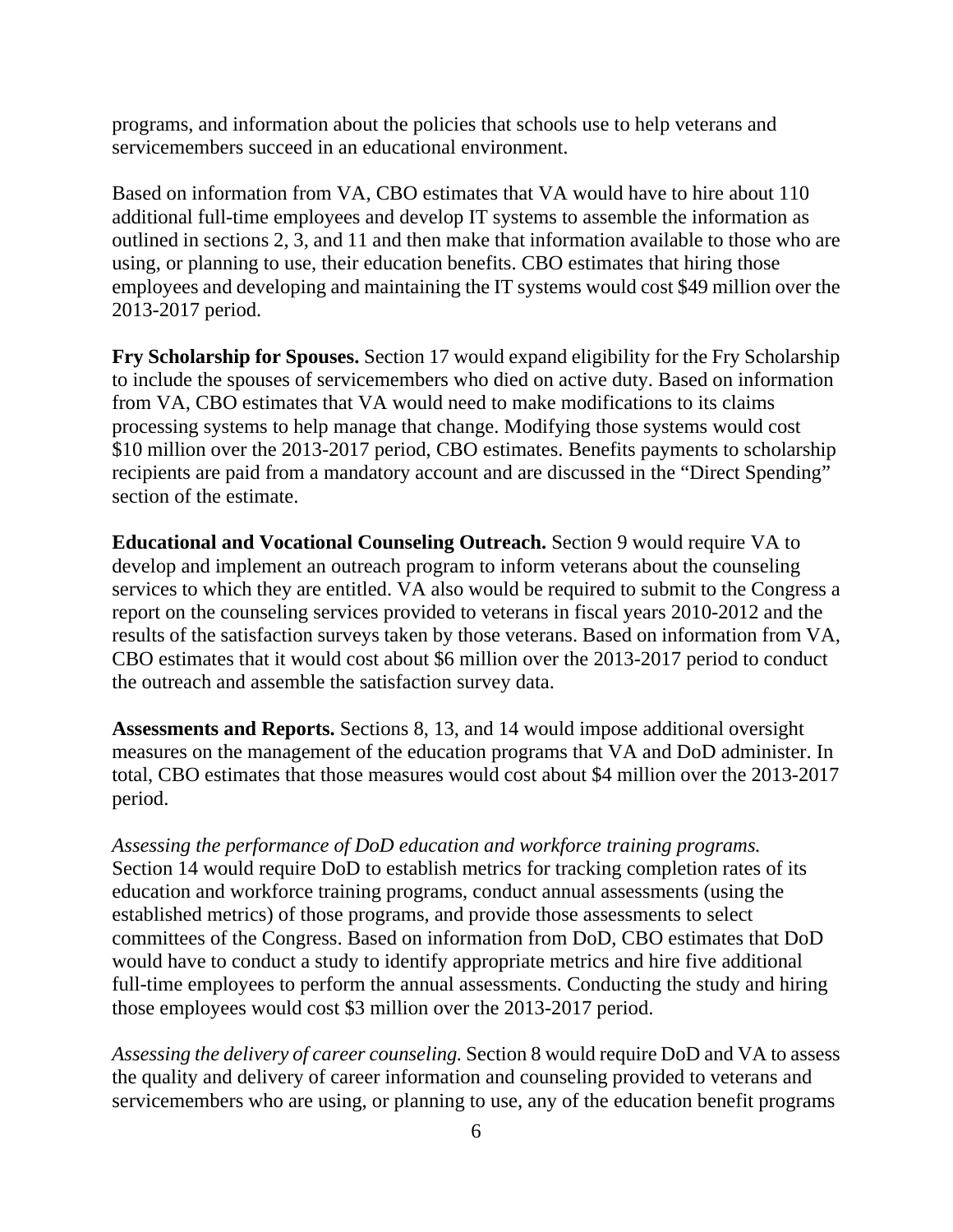administered by VA. Based on information from VA, CBO estimates that implementing this provision would cost less than \$500,000 over the 2013-2017 period. That amount includes the one-time costs to conduct the required assessment and to submit a report on that assessment to select committees of the Congress.

*Report on the number of recipients of education assistance.* VA is currently in the process of developing a number of reports on the education benefits provided to veterans, servicemembers, and eligible dependents. Those reports would include the total number of veterans and servicemembers enrolled in, and the total amount of educational assistance paid to, each educational institution at which veterans or servicemembers used their education benefits. Because section 13 would codify those efforts, CBO estimates that implementing that section would have no effect on the federal budget.

**Veterans' Advisory Committee on Education.** Under current law, VA's authority to operate a Veterans' Advisory Committee on Education expires December 31, 2013. Section 15 would extend that authority through December 31, 2014, modity the composition of the Committee, and require it to issue reports on the education benefit programs administered by VA. Based on information from VA, implementing those provisions would cost less than \$500,000 over the 2013-2017 period.

#### **PAY-AS-YOU-GO CONSIDERATIONS**

The Statutory Pay-As-You-Go Act of 2010 establishes budget-reporting and enforcement procedures for legislation affecting direct spending or revenues. The net changes in outlays that are subject to those pay-as-you-go procedures are shown in the following table.

|                                                    | By Fiscal Year, in Millions of Dollars |      |      |      |      |      |      |      |      |                 |                 |  |
|----------------------------------------------------|----------------------------------------|------|------|------|------|------|------|------|------|-----------------|-----------------|--|
| 2013                                               | 2014                                   | 2015 | 2016 | 2017 | 2018 | 2019 | 2020 | 2021 | 2022 | $2013-$<br>2017 | $2013-$<br>2022 |  |
| <b>NET INCREASE OR DECREASE (-) IN THE DEFICIT</b> |                                        |      |      |      |      |      |      |      |      |                 |                 |  |
| Statutory Pay-As-You-Go Impact 0 17                |                                        | 18   | 20   | 24   | -24  | -24  | 24   | 24   | 25   | 79              | 200             |  |

**CBO Estimate of Pay-As-You-Go Effects for S. 2241 as ordered reported by the Senate Committee on Veterans' Affairs on September 12, 2012**